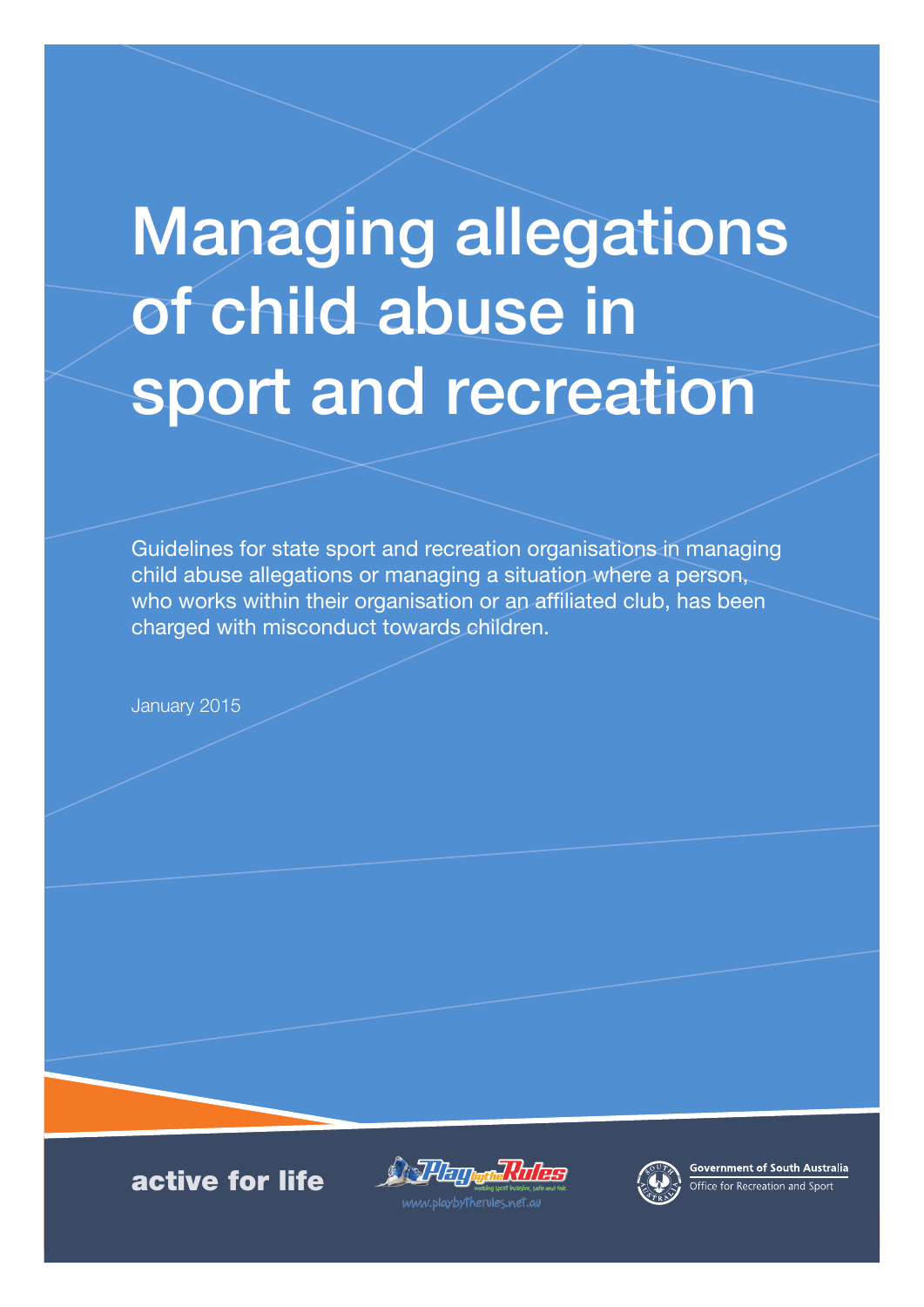#### Acknowledgements:

The Office for Recreation and Sport acknowledges the assistance received from the Department for Education and Child Development, SA Police, sport organisations and the Attorney General's Department in developing these guidelines.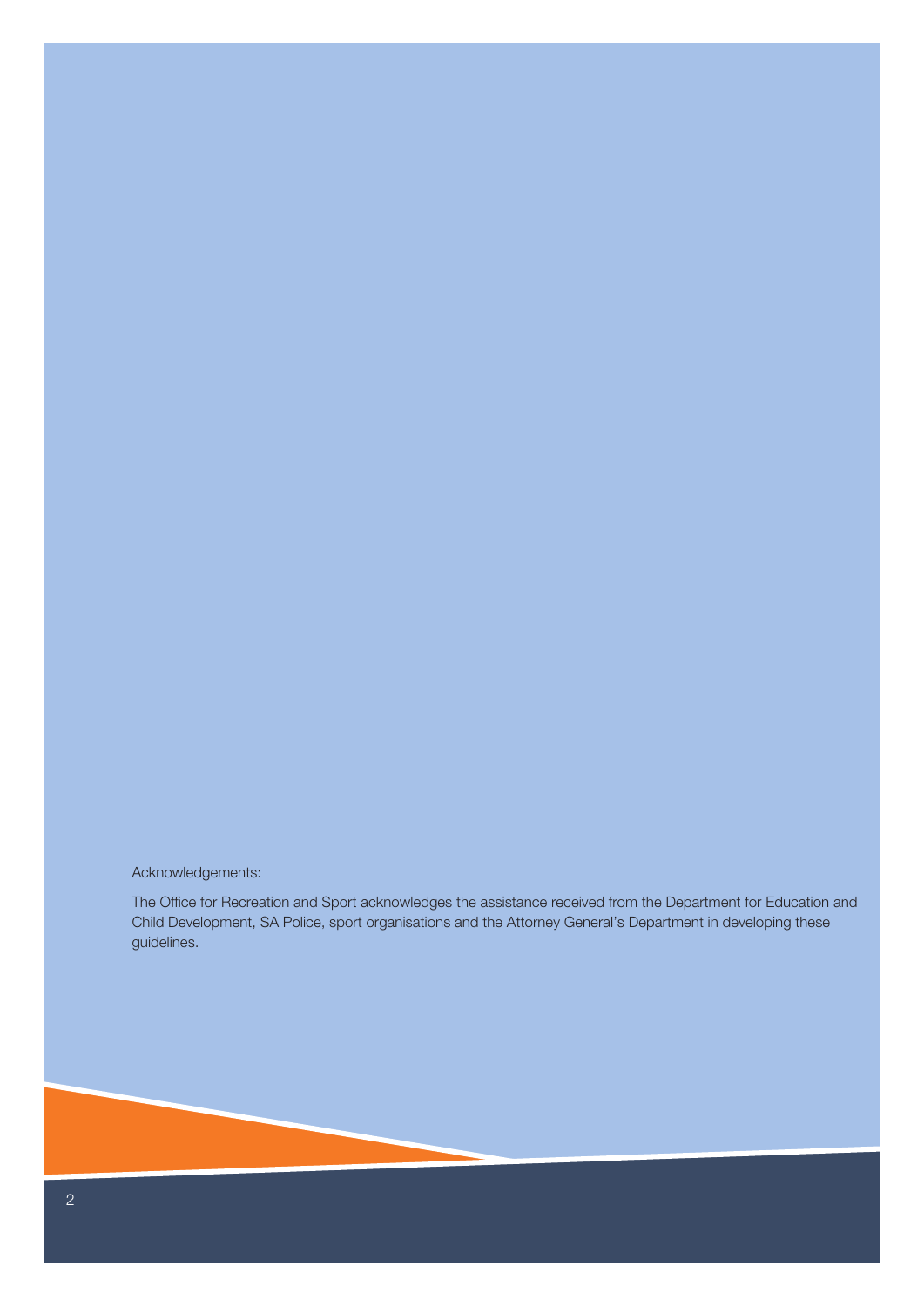| 1              |                                                                                          | Introduction                                                | $\overline{a}$ |  |
|----------------|------------------------------------------------------------------------------------------|-------------------------------------------------------------|----------------|--|
| $\overline{2}$ | Quick steps for State sport and recreation associations following allegations and charge |                                                             |                |  |
| 3              | Recording information following allegations of child abuse                               |                                                             |                |  |
| $\overline{4}$ | <b>Reporting internal issues</b>                                                         |                                                             |                |  |
| 5 <sub>5</sub> | <b>Reporting external issues</b>                                                         |                                                             |                |  |
| 6              | Informing the Office for Recreation and Sport                                            |                                                             |                |  |
| $\overline{7}$ | Managing the accused person                                                              |                                                             |                |  |
|                | 7.1                                                                                      | Confidentiality                                             | 8              |  |
|                | 7.2                                                                                      | Following the police investigation or subsequent court case | 9              |  |
| 8              | Supporting the victim and their family                                                   |                                                             |                |  |
|                | 8.1                                                                                      | Confidentiality                                             | 10             |  |
|                | 8.2                                                                                      | Meeting with the family                                     | 10             |  |
| 9 <sup>°</sup> | Supporting the club/team                                                                 |                                                             |                |  |
|                | 9.1                                                                                      | Informing parents/caregivers                                | 11             |  |
|                | 9.2                                                                                      | Further strategies to consider                              | 11             |  |
| 10             | Supporting SSO/SRO/club staff or volunteers                                              |                                                             |                |  |
| $11 \n$        | Supporting people making the report, if known                                            |                                                             |                |  |
| 12.            | Dealing with the media                                                                   |                                                             |                |  |
|                |                                                                                          |                                                             |                |  |
|                | Appendix 1 - Course of a criminal prosecution                                            |                                                             |                |  |
|                | Appendix 2 - Sample letters to parents                                                   |                                                             |                |  |
|                | Appendix 3 - Confidential record of child abuse allegation                               |                                                             |                |  |
|                | Appendix 4 - Record of meeting                                                           |                                                             |                |  |
|                | Appendix 5 - Sample Media Response                                                       |                                                             |                |  |
|                | Appendix 6 - Definition of Risk Assessment                                               |                                                             |                |  |
|                | Appendix 7 - Tribunal                                                                    |                                                             |                |  |

3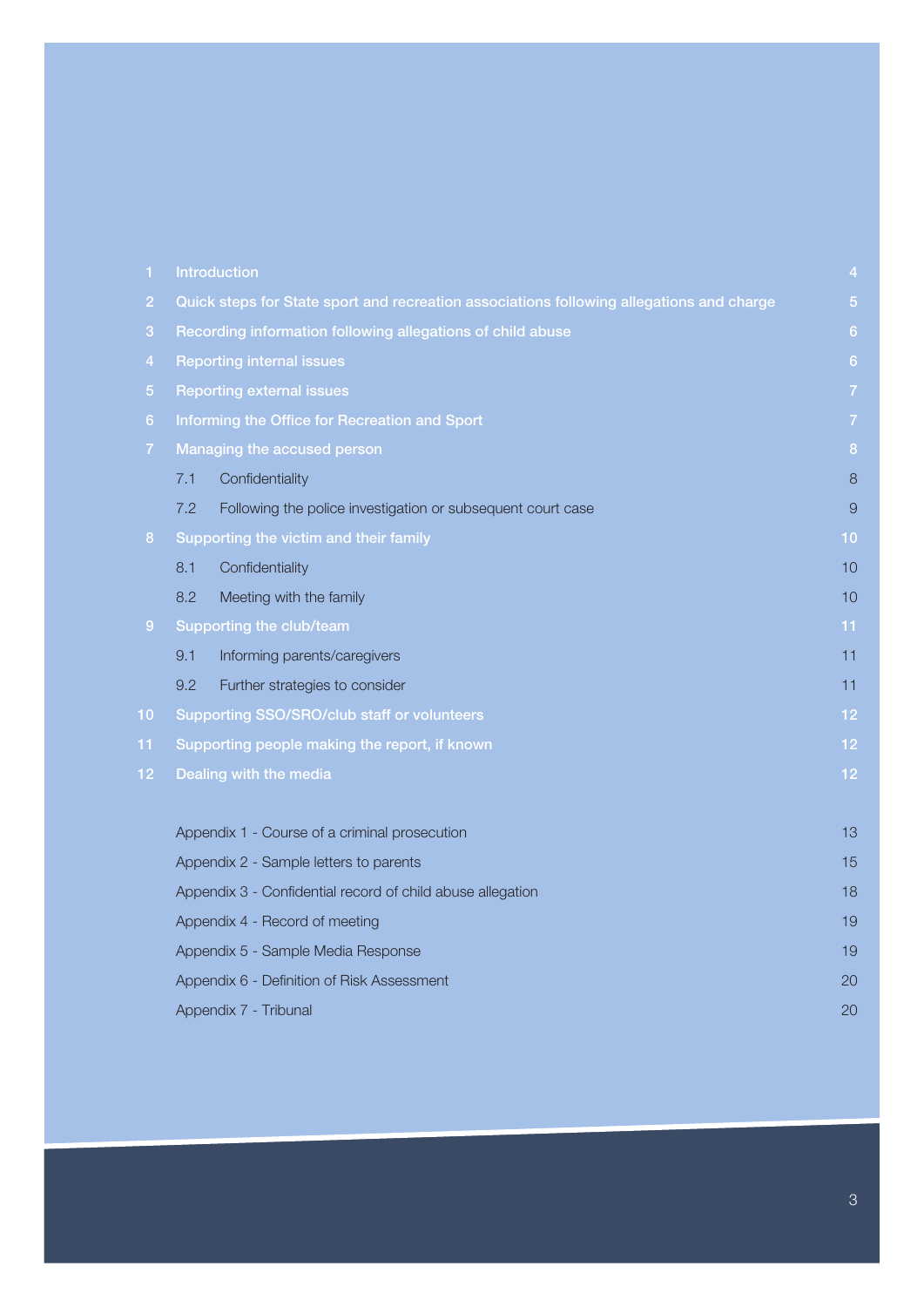**11 Introduction**<br>The Child Safe<br>strategy aims to The Child Safe Environment strategy aims to minimise the risk to children by building community awareness and encouraging a shared responsibility to provide a safe environment.

Generally, sport and recreation organisations have embraced this rationale and have positively engaged good policies and procedures with the aim of keeping children safe within their organisation. Most State Sporting Organisations (SSOs) or State Recreation Organisations (SROs) have lodged a child safe compliance statement with the Department for Education and Child Development (DECD) on behalf of their affiliated organisations. Therefore, it is vitally important that support is provided to these affiliated organisations to ensure they are meeting these obligations.

Unfortunately, issues of child abuse still occur. It is important that they are managed appropriately to minimise further risk to children and to ensure victims and their families are supported appropriately to reduce the impact of an offence.

Much of the information in this Guideline is based upon the recommendations provided within Chapter 15 of the Royal Commission 2012-2013 Report of Independent Education Inquiry.

Allegations against adults of misconduct towards children and young people are complex and sensitive matters. It is hoped that this Guideline will provide general assistance about the matters to be considered and actions that may need to be taken at different stages when allegations of misconduct against children are made in sport and recreation organisations. However the Guideline is not intended to be legal advice and SSO/SROs or their affiliated organisations should seek independent legal advice if required to take action in relation to allegations of misconduct against children.

SSO/SROs should also refer to their Member Protection Policy (MPP) to ensure that the management of allegations of misconduct against children is also in line with relevant organisational policy, as appropriate.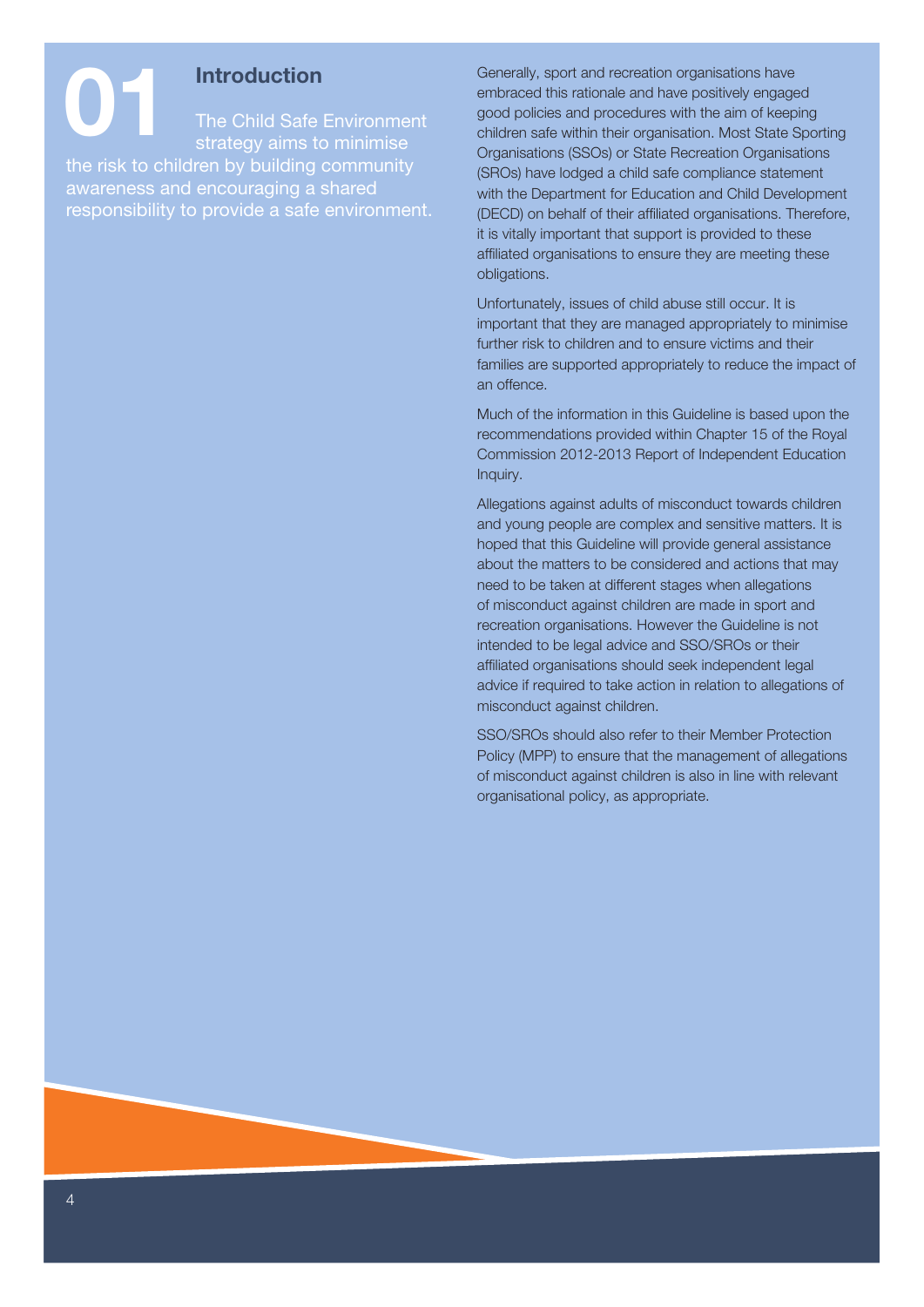# **02 Quick steps for State sport and recreation associations following allegations and charge**

Please read information attached for more detailed advice.

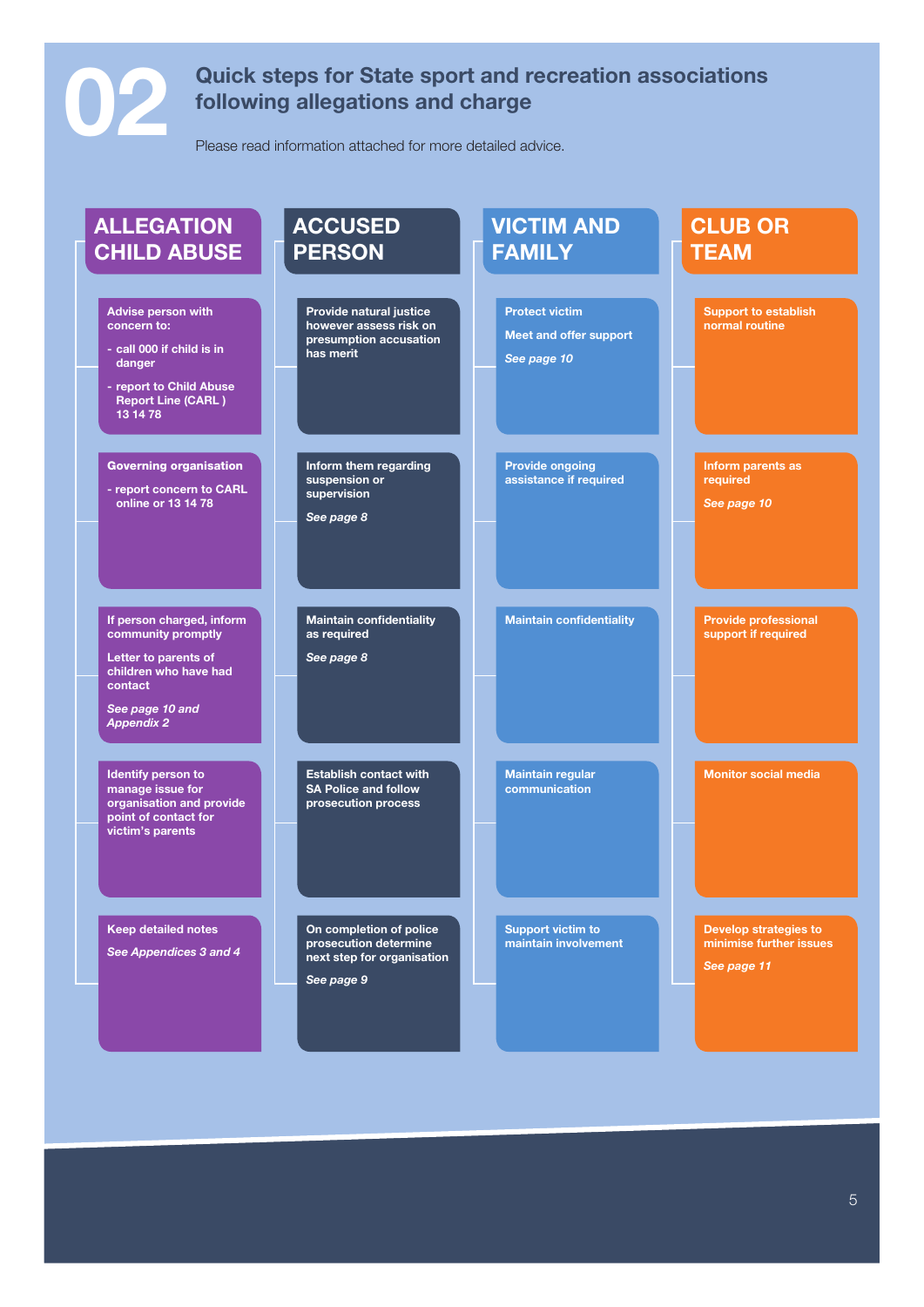# **03 Recording information** following allegations of child abuse **following allegations of child abuse**

It is essential that all members of staff or volunteers involved in a child abuse situation keep a written record of all conversations relating to the allegations.

The notes should, if possible, be made in the course of the conversation or immediately after. 'Record of allegation' and 'Record of meeting' forms have been provided in Appendices 3 and 4 to assist the organisation with this process.

These forms may be completed in addition to the records of conversations.

All information must be stored securely.

Staff and volunteers should be aware that they may be called to give evidence in court proceedings.



# **04 Reporting internal issues**

If an organisation receives a complaint or a concern from a member of the organisation regarding risk to a child or children, the person who forms this suspicion must be encouraged to call the **Child Abuse Report Line (CARL) on 13 14 78.** 

If the person believes the child is in immediate danger, the police should be notified (**000**) as soon as possible.

If the person who has formed this suspicion works in a legally 'prescribed position' or has a management role within the organisation, they are obligated to make this call. Ensure you are familiar with the mandated notification obligations according to *Children's Protection Act 1993* and that they are clearly defined in the organisation's Member Protection Policy.

If the organisation has been made aware of an allegation and has sufficient information that it believes has been provided in good faith, someone from the organisation must call **CARL** (**13 14 78**) even if they believe another member has already made a notification.

For non-urgent reports, organisations can now register for an online report at

www.reportchildabuse.families.sa.gov.au/

Further information regarding the organisation's obligations may be found at

www.families.sa.gov.au/childsafe www.playbytherules.net.au/legal-stuff/child-protection

Support for a person making a report is available by downloading "Guidelines for mandated reporters and advice for organisations" at www.decd.sa.gov.au/docs/ documents/1/GdelinesRptgAbuseNeglect.pdf

If an alleged offence occurs in another state or territory, the relevant child protection agency and/or local police in that jurisdiction must be notified in addition to notifying the SA Child Abuse Report Line or SA Police.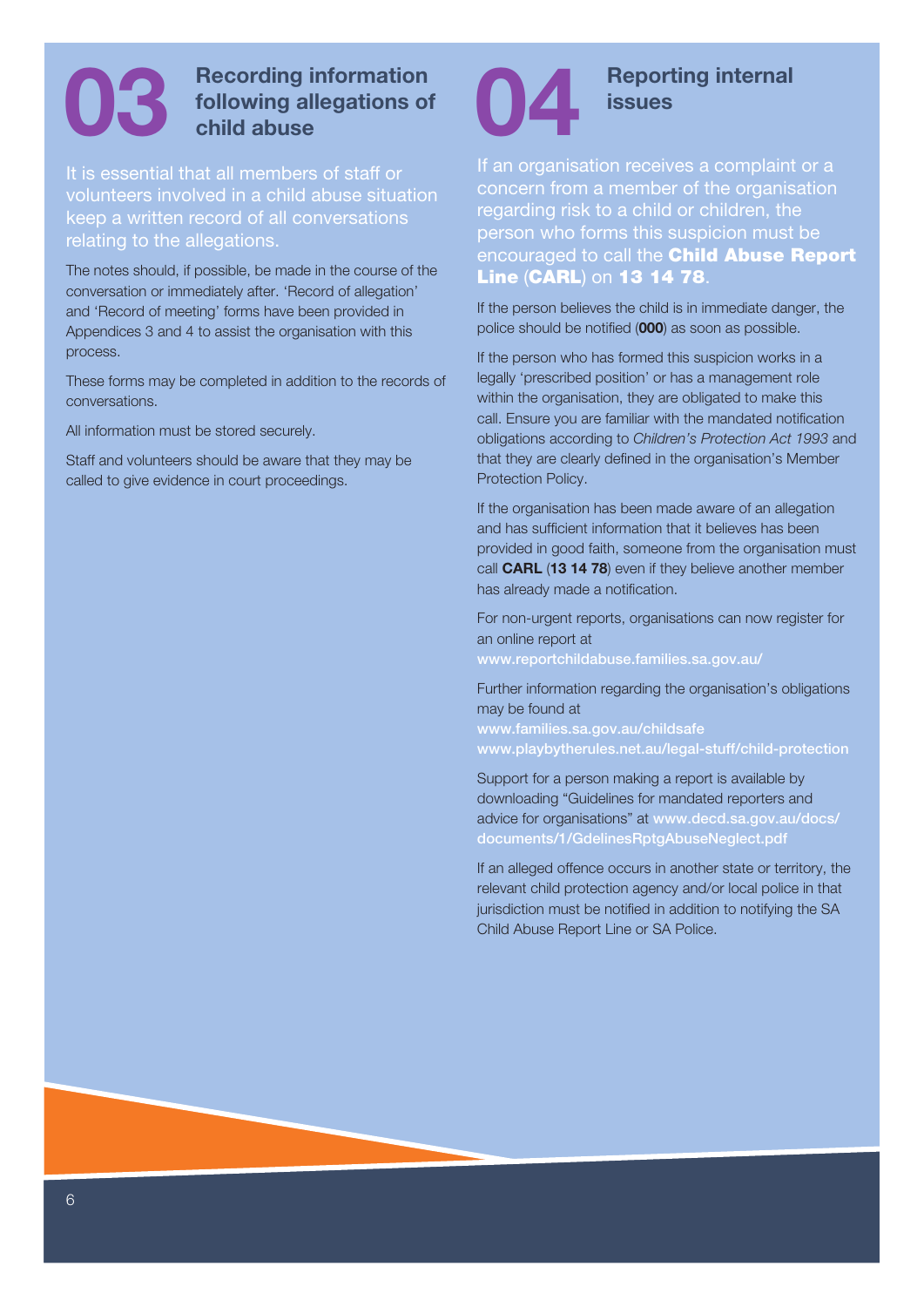

## **05 Reporting external issues**

If your organisation believes a child from your organisation or affiliated club may be being abused or neglected by someone outside of your organisation or the affiliated club (this may include abuse by a parent or carer), a report must still be made.

If you have information regarding a child suspected of being abused but you do not know any details of the offender, you can still report your concerns to **CARL**, **13 14 78**.



**Informing the Office for Recreation and Sport**

All state sport and recreation organisations that receive sustainability funding through the Office for Recreation and Sport are requested to notify the Director, Sport and Recreation Development on 7424 7717 if one of their members is accused of misconduct against a child.

If the offence has occurred at a facility that is the responsibility of ORS and the Minister of Recreation and Sport, then you must also contact the Director, Facility Development and Infrastructure, within 24 hours, on **7424 7790**.

When an organisation notifies ORS, advice and support can be provided if required. Please note, however, that ORS does not provide legal advice.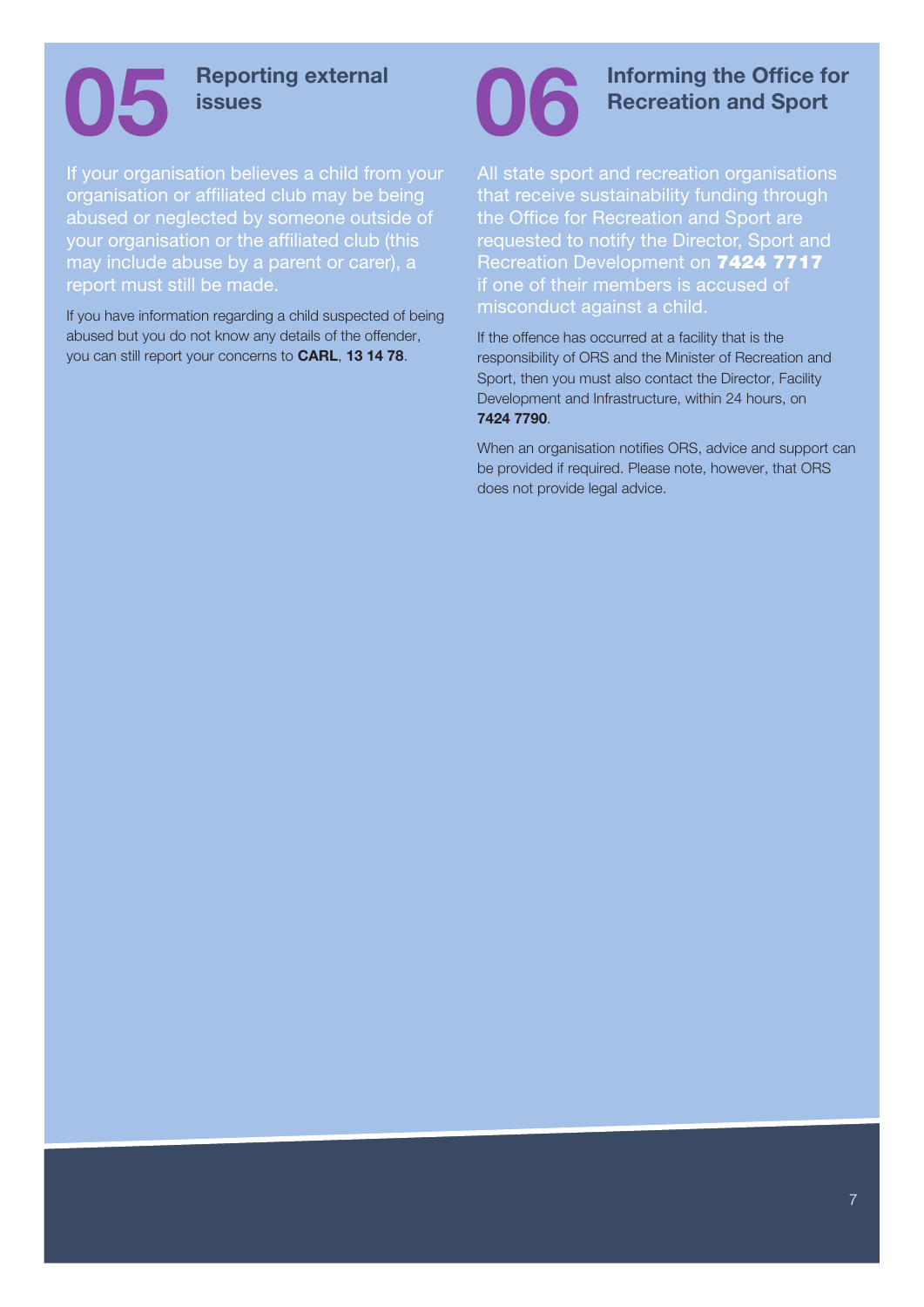# **07** Managing the accused person **person**

If your association or an affiliated club becomes aware that one of your members or volunteers is being accused of, investigated for, or charged with misconduct towards a child, responsible people in the association and club must assess the level of risk to children in relation to the alleged offence. *See Appendix 6 - Definition of Risk Assessment*.

This is regardless of whether the alleged offence occurred within or as a direct consequence of a person's role in your organisation or whether the alleged offence was external to the organisation.

It is important that the accused person is formally notified of any decisions regarding their involvement in the organisation and they are aware of the process that will be followed.

Once police become involved, no-one within your organisation should attempt to undertake further investigation of the allegation or matter being investigated.

If your organisation considers that protective action is necessary, a club may decide, or the association may enforce the club to:

- **COLLECTE CONTROL CONTROL CONTROL** control or supervise contact between the accused person and children
- prevent contact between the accused person and children
- remove the accused person from all duties until the outcome of the investigation or charge is known.

When it is necessary to prevent the accused person from having any further contact with children or young people at any association or affiliated organisation site or event, you should take steps to prevent the accused person from attending a site or event. This may be on directions from SA Police (bail conditions) or the organisation's governing body. In making the assessment, clubs and associations must ensure that natural justice is observed at all times. In particular, it is important to recognise that the fact that a person is being investigated for, or charged with a criminal offence, does not mean that person is guilty of that offence.

However, it is important to note that the risk to a child or children must be assessed on the presumption that the allegation has merit.

If the accused person is a child (under 18), particular care must be taken and it is recommended that the organisation seek advice from Families SA.

#### **7.1 Confidentiality**

The accused person's identity must also be kept confidential until certain events have occurred. SA Police will need to confirm the kind of offence a person has been charged with to determine whether his or her name may be published.

From the time of publishing this document it is lawful to publish the name of the accused person after any of the following relevant dates however consideration should be made to whether naming them will identify the child. It is recommended the organisation refer to the provisions of the *Evidence Act 1929* (particularly Section 71A in relation to offences of a sexual nature)

#### Major indictable offences

- 1. The date on which the accused person is committed for trial or to be sentenced.
- 2. The date on which the charge is dismissed or that proceedings lapse by reason of the death of the accused person or for want of prosecution or for any other reason.

These dates are also applicable to minor indictable offences for which the accused person has elected to be tried in the District Court.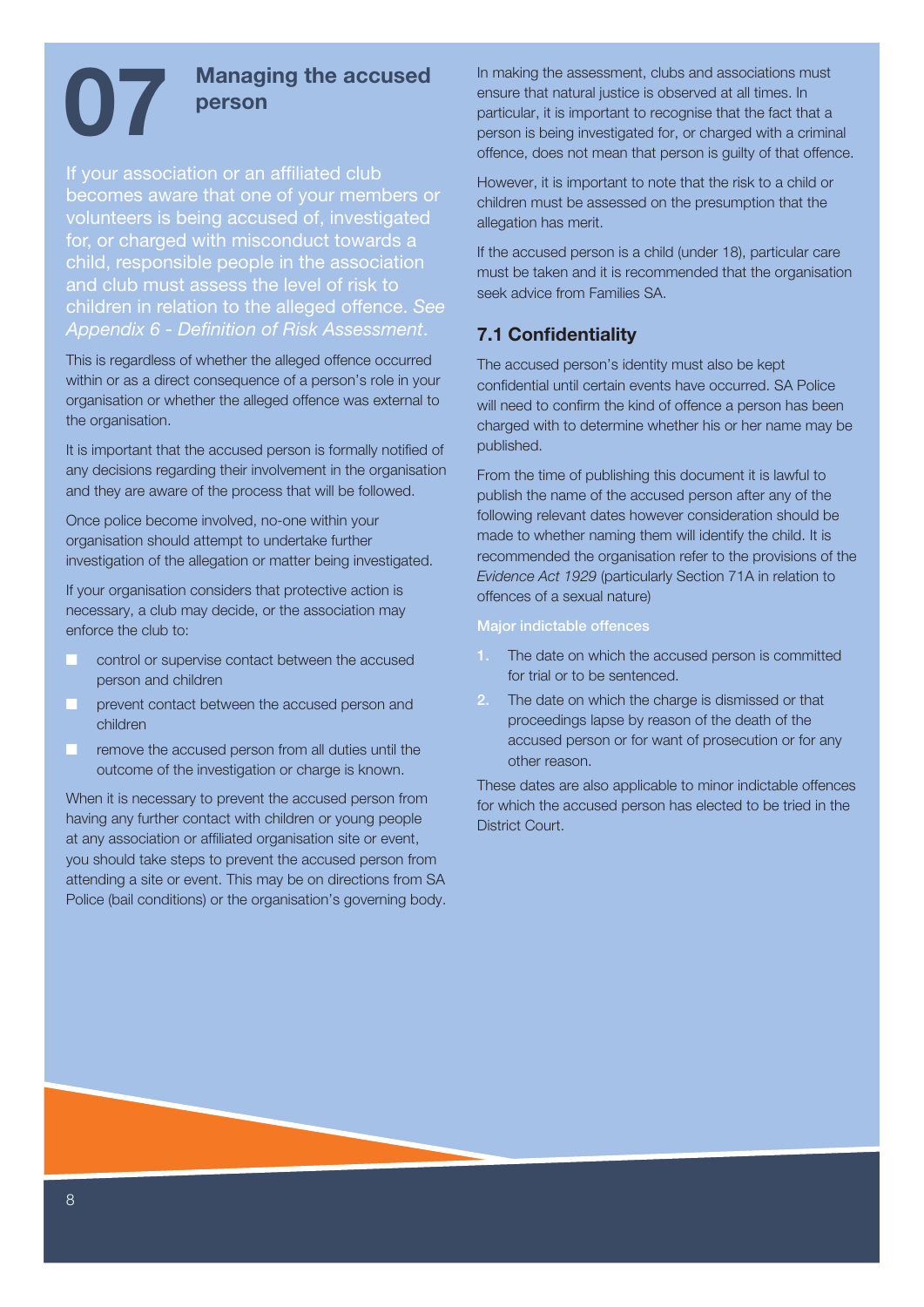#### Minor indictable offences and summary offences

- 1. The date on which the accused person pleads guilty.
- 2. The date on which the accused person is found guilty following a trial.
- 3. The date on which the charge is dismissed or that proceedings lapse by reason of the death of the accused person or for want of prosecution or for any other reason.

Prior to releasing the accused person's name, your organisation should obtain legal advice in order to minimise the risk of defamation or an order of the court (ie suppression).

#### **7.2 Following the police investigation or subsequent court case**

If the accused person is not charged by the police, then the organisation will need to determine whether there is still a concern that the alleged behaviour has been a breach of the MPP.

If so, they will proceed with the grievance procedure documented in the MPP. This will most likely include a tribunal hearing to determine:

- **The whether there is sufficient concern to maintain the** suspension and enforce further penalties
- **The if the person can resume their role within the** organisation or affiliated club with or without special provisions.
- **The If the allegations are found to be unsubstantiated and** there are no further concerns, the accused person should be given support to clear his or her name and resume their role if appropriate.
- **If the person accused is charged and the case is** tried in court but they are found not guilty then the organisation will proceed as detailed above.

A **not guilty** court finding does not mean that the person must be reinstated to a role they held prior to the allegation.

If there is reasonable concern that a person should not be working with children, then the organisation does not have any obligation to re-engage said person.

The organisation may have access to additional information that could not be used in court. This can be used when deciding whether a person is suitable to work with children or poses an increased risk to children. This may include information received through a referee check or previous complaints or allegations.

The accused person should be given an opportunity to respond to any concerns.

The organisation is entitled to request a screening be conducted through the Department for Communities and Social Inclusion Screening unit to assist with determining the person's suitability to work with children.

If the person is charged, tried in court, and found guilty then the organisation will make a decision regarding future involvement with the accused person based on this outcome and on further advice from SA Police.

Once an outcome has been finalised, it is important that the club and parents/members are informed as soon as possible.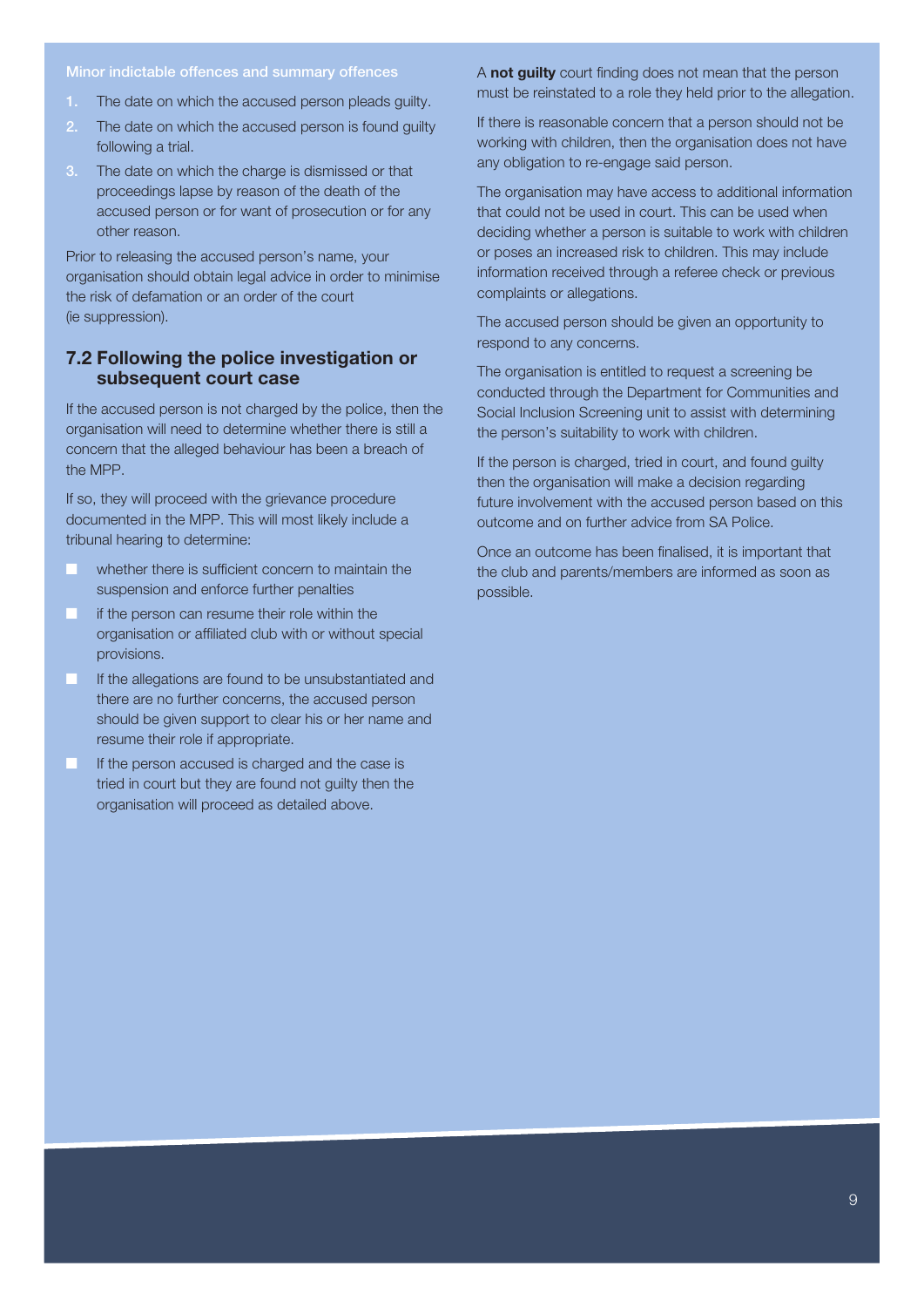# **08 Supporting the victim and their family**

The organisation must provide ongoing assistance to the victim, and their family or caregiver as needed, in a fair and dignified manner, regardless of their age, sex or background.

#### **8.1 Confidentiality**

The **victim's identity** must be kept confidential and all information regarding the report maintained securely. Care must be taken to ensure that nothing is said or published that might identify the victim.

When the identity of the victim is known to the organisation and consent is obtained from the victim or the victim's parents, then certain people who are able to provide direct support to the victim or their family may be provided with the victim's identity in order to provide this support.

All people assisting the victim or the family must be made aware that they need to maintain this confidentiality.

All actions taken by the organisation should be communicated to the family or caregiver to ensure they are aware that the organisation is dealing with the situation and following appropriate procedures. The family may be experiencing emotional turmoil and good communication is vital to help them feel supported.

It is recommended that the family be provided with a single point of contact from the organisation.

### **8.2 Meeting with the family**

Initially the organisation should offer to meet with the family of the victim. At this meeting it is recommended that the organisation provide information to the family regarding counselling and legal support that is available.

This support may be provided by recommending contacts that may assist the victim and their family, such as:

Australian Psychological Association

This organisation can provide recommendations for appropriate psychological counselling and support www.psychology.org.au Tel: 1800 333 497

#### **Commissioner for Victim's Rights**

This office performs functions intended to strengthen victim's rights.

www.voc.sa.gov.au Tel: 8204 9635 or email voc@agd.sa.gov.au

**Legal Services Commission** 

An agency established to make sure all South Australians have access to legal help.

#### Tel: 8463 3555

SA Child and Adolescent Mental Health Service – **CAMHS** 

Provides therapeutic support services for children and young people up to age 18 with social, emotional or behavioural wellbeing issues including where abuse may have occurred.

www.wch.sa.gov.au/services

**Kids Helpline** 

A free, private and confidential, telephone and online counselling service specifically for young people aged between 5 and 25.

www.kidshelp.com.au Tel: 1800 55 1800

At the first meeting or a subsequent meeting, your organisation may need to offer support to the victim to ensure continued involvement in the club/sport or transition to a new club.

This may involve:

- finding a mentor to assist them with transition to a new club
- Offering supervision/support (this may be important to ensure there is no gossip, talk or bullying of the victim).

When an issue of abuse arises, occasionally other people may come forward with information or experiences they have had regarding the accused. Confidentiality and support will also need to be provided to these people in line with the recommendations in this section.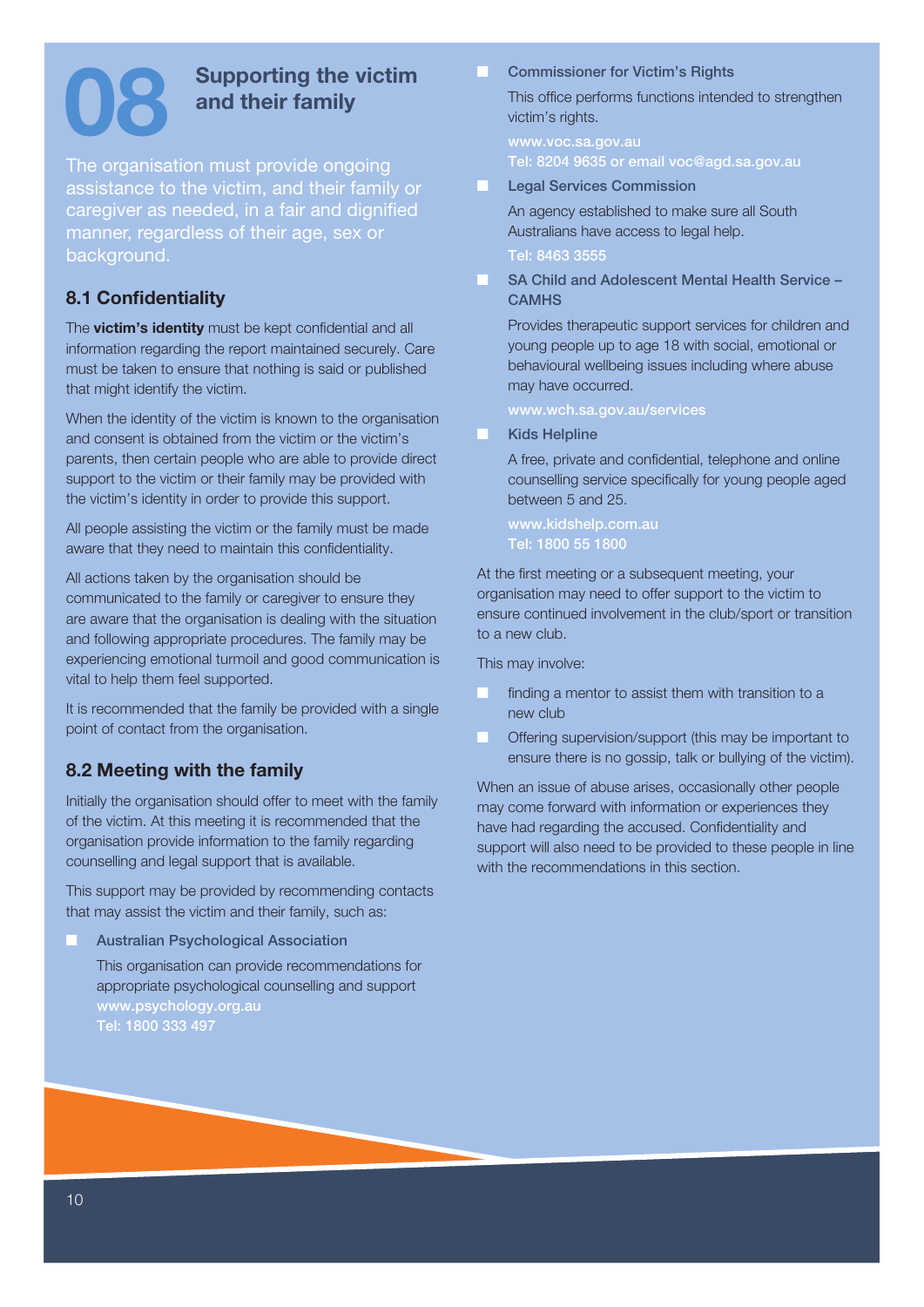

#### **09 Supporting the club/ team**

In a situation where a coach or previously respected adult has been charged or suspended due to a serious breach of your organisation's MPP, it is possible that club or team members will be upset, shocked or angry.

If a coach or mentor is taken away from a team, it is not unusual for athletes and/or club members to blame the club or the victim rather than direct their anger at the accused person. In some cases, the accused person may seek to discredit the accuser and gather support from others within the club.

Therefore, it is important that all involved in a situation are clear about the charge or alleged breach and the process that will be followed. This will assist with minimising the gossip and uncertainty.

The club should be supported to enable alternative arrangements be made as soon as possible to minimise disruption with activities such as training routines, game/ competition management and player/team communication.

#### **9.1 Informing parents/caregivers**

A letter should be sent out to all families or caregivers of team members or athletes directly impacted by the suspected abuse. The letter should explain that the accused person has been charged by police or suspended due to allegations of a serious breach of the MPP and that the suspension is dependent on the outcome of a police investigation and/or subsequent tribunal hearing.

The club and others involved in the situation must also be informed that it is not appropriate to use social media to discuss the issue. Your organisation should be alert for inappropriate postings on Facebook or Twitter related to the incident and ensure they are removed.

The letter should preferably be sent by post or email on letterhead from the state/governing body to highlight the significance of the concern and protect the club from any repercussions. This is particularly relevant if the governing body has lodged the child safe environment compliance statement on behalf of their affiliated clubs.

#### *Sample letters are provided in Appendix 2.*

If an inquirer requests additional information from someone from your association or from a club official, they should receive a neutral response with no disclosure regarding the offence. If rumours and misinformation are being spread, you may need to send out an additional letter to the broader community, but advice should be sought from SA Police regarding this.

In some cases it may be worthwhile engaging a psychologist skilled in this area to speak with parents of children who have been in contact with the accused person.

#### **9.2 Further strategies to consider**

Whilst a club should regularly review their policies and procedures it may be helpful for a peak body to meet with the club's committee to determine if it needs to reassess its processes for engaging staff or volunteers. The following questions may assist in making a decision whether a further review is required:

- Does the club have a risk management policy with respect to child safety?
- Did it undertake a referee check of the accused person?
- Are relevant history assessments conducted on all people in prescribed positions, as required, and are these recorded and up to date?
- Was an assessment required for and conducted on the accused person?
- Does it have appropriate procedures to protect children and staff?
- Does it have a child safe officer engaged to support child safe awareness in the club?
- Are children and young people given opportunity to provide feedback or encouraged to speak to someone if they have any concerns?
- Does the club actively promote Play by the Rules www.playbytherules.net.au?
- After a major breach of its MPP or serious criminal charges which may have impacted on many club members, does the committee need further support in order to move forward?
- Would it be helpful for the governing body to assist them to review the current culture of the club and identify the potential to create positive change or develop a strategic plan to support the future of the club?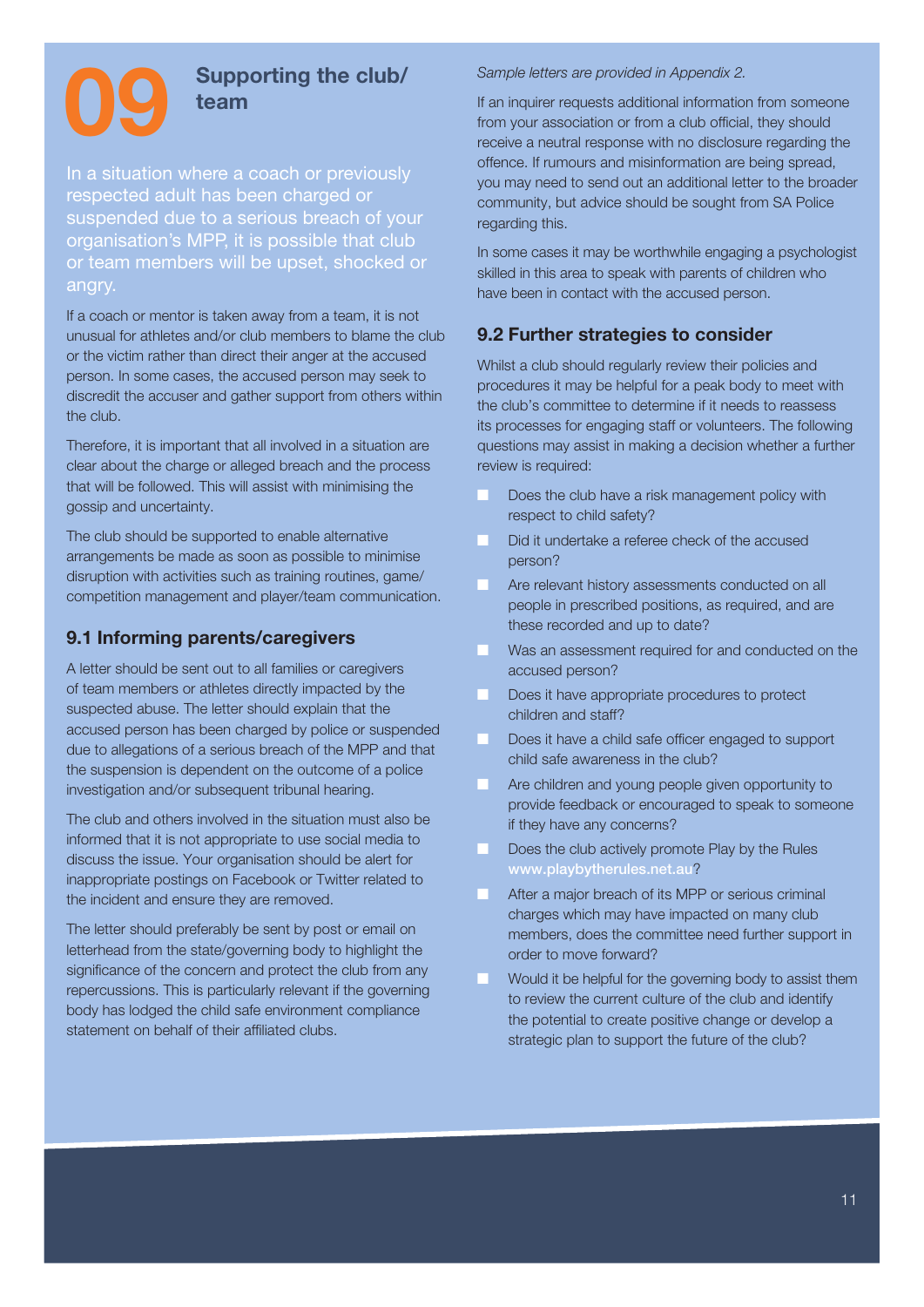

# **10** Supporting SSO/SRO/<br>club staff or volunteer **club staff or volunteers**

Staff or volunteers involved in issues of abuse may find it distressing and stressful for many different reasons.

For example, they may know the accused person as well as the victim; they may have had to deal with the concern of a parent, child or the accused person themselves; or they may have had to face the concerns of the club involved or respond to members of the club.

It is important that your organisation provides an opportunity for staff to talk about any issues they have and, if necessary, provide professional counselling/support for them.



# **11 11 Supporting people making the report, if known making the report, if known**

People who report suspected abuse might have emotions ranging from concern to feelings of guilt.

They need to be supported and reassured that they have done what they are obligated to do and they are not responsible for any repercussions as a result of a report.

Any person making a report of child abuse in good faith is protected by law from any threat, intimidation or unfavourable treatment.



## **12 Dealing with the media**

During an investigation, media publicity could affect police enquiries so your organisation, the club or any person associated with either organisation should discuss the situation with police before speaking to the media (or any person that cannot be identified as appropriate to receive information).

Communication with the media following a charge or during any legal proceedings may also affect the case. In particular, care must be taken to ensure that any information provided does not identify the victim.

A sample media response is provided in Appendix 5.

If in doubt, always seek legal advice before giving any information to the media.

For further information regarding your organisation's obligations, contact ORS on 7424 7622.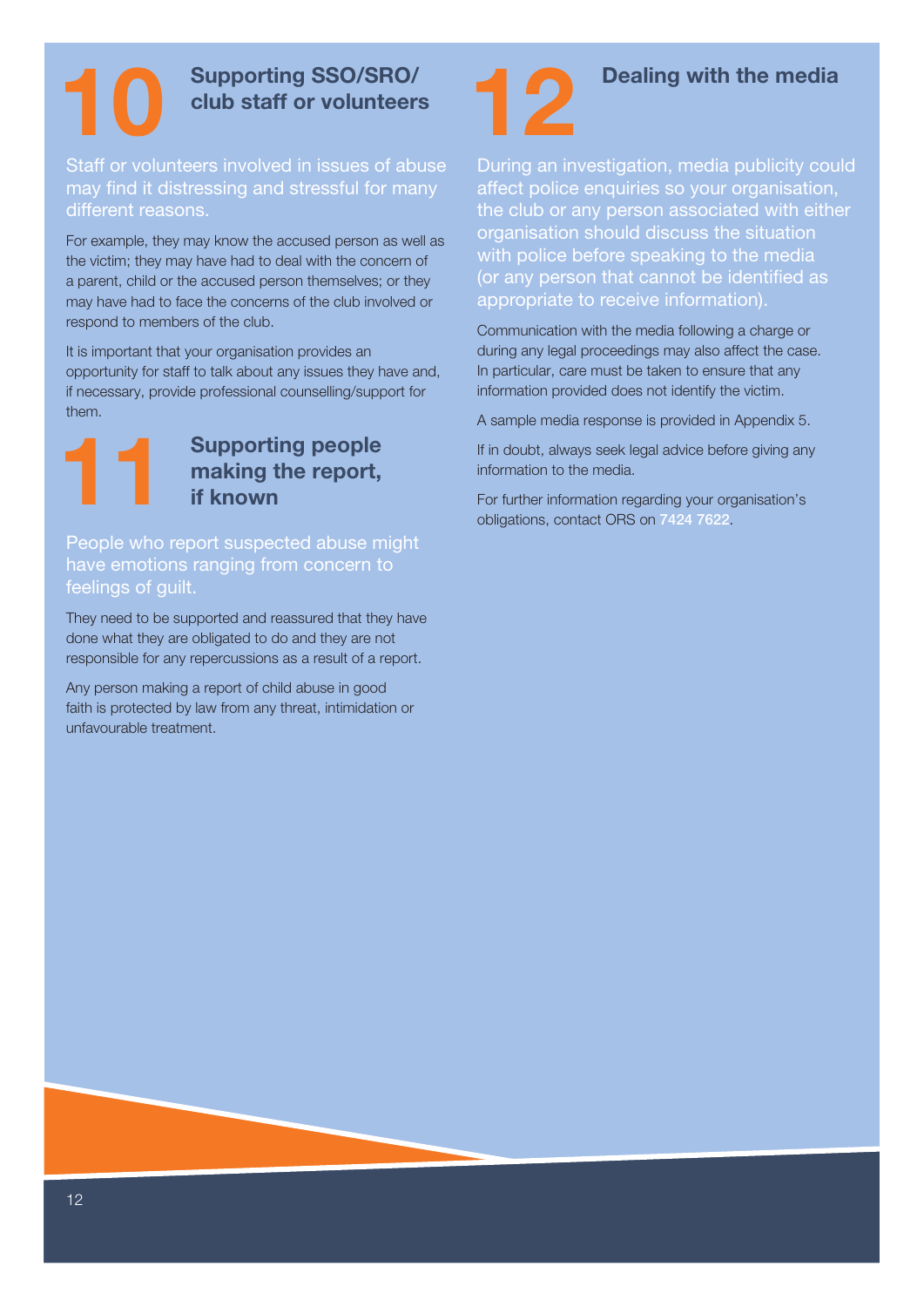# **Appendix 1 Course of a criminal prosecution**

*Note: This is only a brief overview of the steps involved in prosecuting a person accused of a criminal offence. The accused person is called 'the defendant'.* 

#### **Common to any criminal offences**

#### **1. Police investigation**

SA Police will investigate alleged crimes that have been reported to them. In the ordinary course of an investigation, police will take statements from the victim/s involved and other witnesses and will interview the defendant. Police need sufficient evidence before the defendant can be prosecuted.

#### **2. Defendant is charged**

When the police have reached the stage that they have reasonable cause to suspect that the crime has been committed, they will either arrest and charge the defendant or summon the defendant to appear in the Magistrates Court on a date stated in the summons.

When the defendant has been arrested and charged, he or she will be either remanded in custody or bailed to a date to appear in the Magistrates Court.

#### **3. Classification of the charge**

Criminal offences can be classified as summary offences, minor indictable offences and major indictable offences. Generally, summary and minor indictable offences are tried in the Magistrates Court, unless joined with a major indictable offence. Major indictable offences are tried in the District Court and in the Supreme Court.

#### **Summary and minor indictable offences**

#### **4. Magistrates Court**

The defendant may either plead guilty or not guilty. If he or she pleads guilty, the magistrate will then determine the appropriate penalty.

If the defendant pleads not guilty, the matter will be adjourned for a pre-trial conference. At the pre-trial conference, the magistrate will endeavour to clarify and limit the matters in dispute between the prosecution and the defendant and list the matter for trial on another date. The court may grant such adjournments as are necessary prior to the trial.

A magistrate will conduct the trial and decide whether the defendant is guilty or not guilty. If the magistrate finds the defendant guilty, the magistrate will then determine the appropriate penalty.

The prosecution has a right to appeal against acquittal where the magistrate has made an error of law or fact. A defendant has a right to appeal against his or her conviction, sentence, or both. Appeals against a decision made by a magistrate will be heard by a judge of the Supreme Court.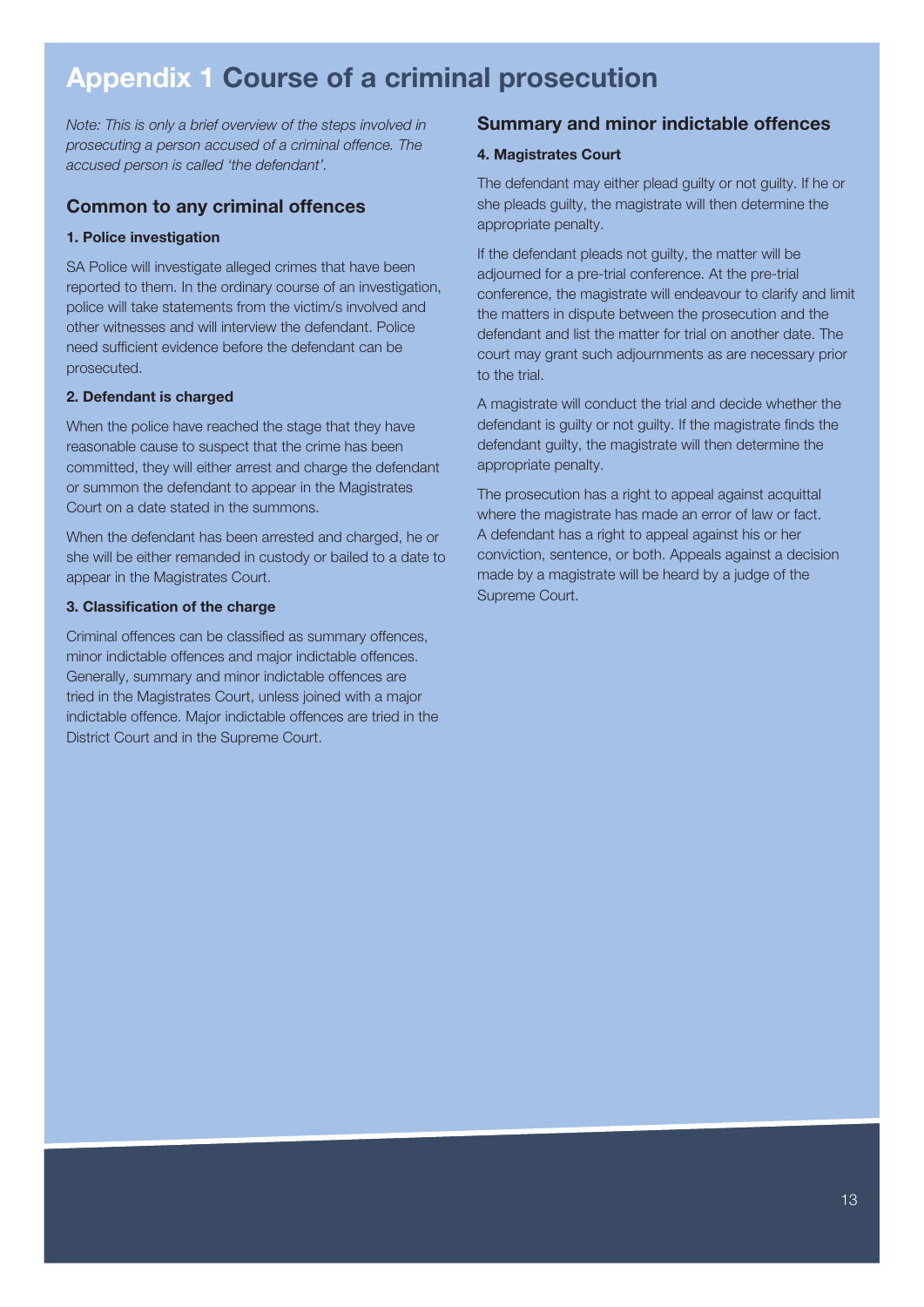#### **Major indictable offences**

#### **5. First appearance in Magistrates Court**

Although trials for major indictable offences are heard in either the District Court or the Supreme Court, the first step in the prosecution of a person charged with a major indictable offence is the preliminary examination, which is conducted in the Magistrates Court. The purpose of a preliminary examination (or committal hearing) is to determine whether there is sufficient evidence to put the defendant on trial for a major indictable offence.

#### **6. Declarations date**

This is the date, usually within ten weeks from the first appearance of the defendant in the Magistrates Court, set for the prosecution to file in court and serve on the defendant the statements of all the witnesses on whom the prosecution relies to establish the guilt of the defendant. Those statements are called 'declarations'.

The court may grant the prosecution more time to obtain declarations. When all the declarations have been filed, the magistrate will set a date, four weeks after the declarations date, for the defendant to answer the charge/s. That date is referred to as the 'answer charge date'.

#### **7. Answer the charge**

On the answer charge date, the defendant will be asked to enter a plea. If the plea is guilty, the defendant will be sentenced by the magistrate\* or be committed for sentence to the District Court or the Supreme Court.

If the defendant pleads not guilty and the magistrate finds that the prosecution has established a case to answer, the defendant will be committed for trial in the District Court or the Supreme Court.

If the magistrate is not satisfied that the evidence is sufficient to put the defendant on trial, the magistrate will reject the information and discharge the defendant.

#### **8. Arraignment**

The first appearance of the defendant in the District Court or the Supreme Court is called the arraignment. That is when the defendant is charged formally. The charge stated on the information is read out and the defendant will be asked to plead guilty or not guilty. The arraignment will be fixed four weeks after the committal.

If the defendant pleads guilty, the matter will usually be adjourned to a later date for submissions to be made as to the appropriate sentence to be ordered against the defendant.

If the defendant pleads not quilty, the matter will be adjourned to a directions hearing, which is held four to six weeks after the date of the arraignment.

#### **9. Directions hearing**

Directions hearings are held for the purpose of resolving all the procedural matters that must be attended to before the trial begins. Directions hearings also give the judge the opportunity to explore, with the prosecution and the defendant, whether the matter can be resolved without having to go to trial. If it cannot be resolved, a trial date will be set. The judge will also hear any preliminary applications; for example, an application by the defendant to be tried by a judge alone. Directions hearings involve only the judge, legal counsel and the defendant. It is not uncommon for a number of directions hearings to take place before the trial.

#### **10. Trial**

The prosecutor has to present sufficient admissible evidence to the jury (or judge in a 'judge alone' trial) to prove beyond reasonable doubt that the defendant committed the offences with which he or she has been charged. If not, the defendant will be found not guilty.

If the defendant is found guilty, the judge will hear sentencing submissions from both the prosecutor and the defence lawyer and will then sentence the defendant.

When the jury is not able to agree on a verdict ('hung jury'), there will be a re-trial.

Occasionally, a trial may result in a mistrial because some prejudicial event has occurred during the trial. The trial will then start again with a new jury.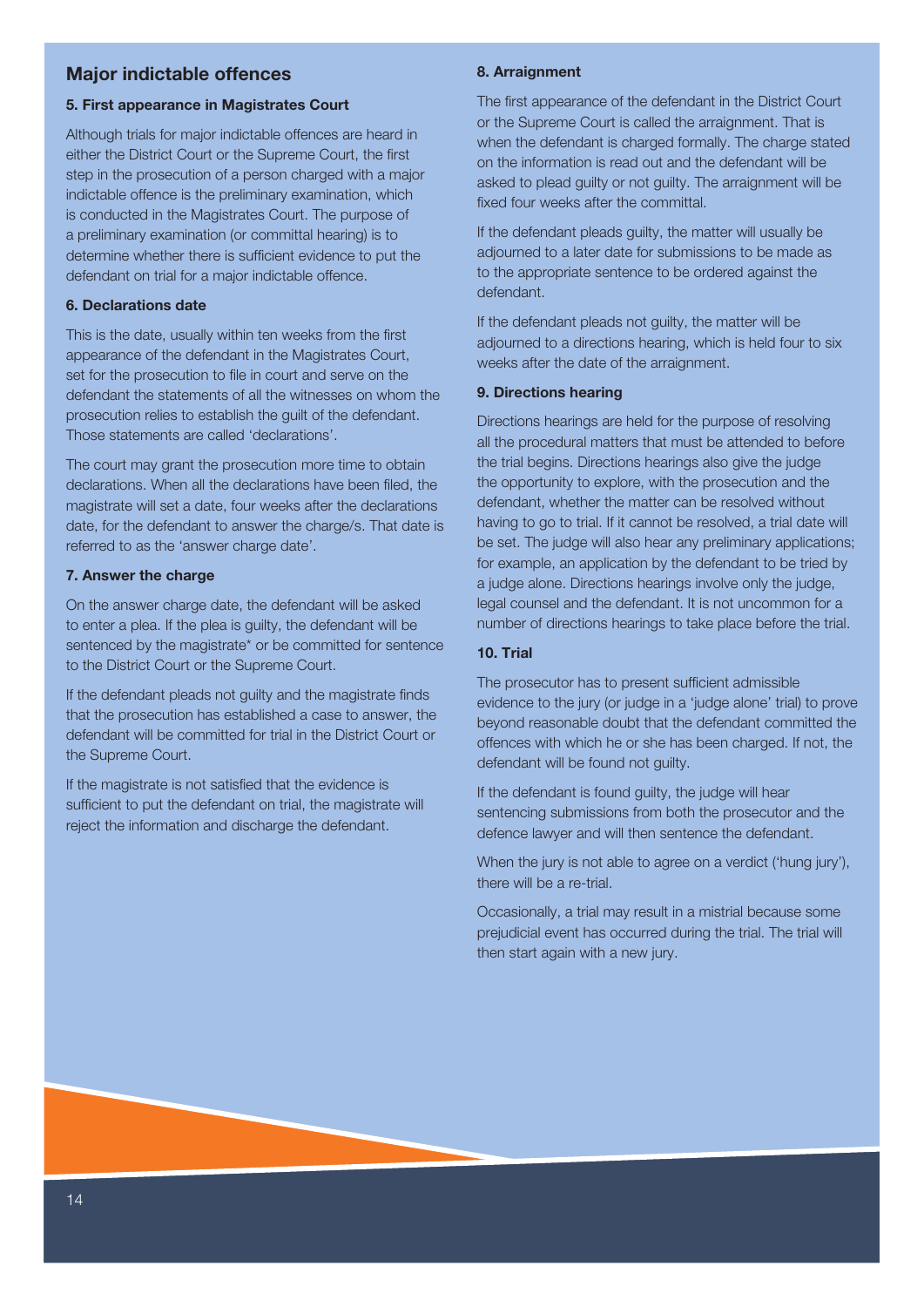# **Appendix 2 Sample letters to parents**

#### **Example 1: Where no other victims are suspected**

When there is no suspicion that there is more than one victim of abuse, a letter to all parents in your organisation would include the following:

- a statement that explains that the accused person has been arrested and charged but does not name the accused person
- **Q a** statement of the offence with which the accused person has been charged
- **Q** a statement indicating that the organisation does not suspect that there are other victims
- a request to keep the matter confidential in order to protect the victim and the victim's family
- contact numbers of support services for concerned parents
- a statement that those who have questions or concerns may contact the organisation
- **Q** a statement that the accused person has been suspended
- **Q an assurance that the organisation is managing the** issue and assisting the club to minimise disruption to their services
- a request that parents with information that may assist the police with their investigation, contact police
- a contact number for the police.

The letter below uses a coach as an example of an 'accused person'.

#### *CONFIDENTIAL*

#### *Dear Parent/Caregiver,*

*I* regret to inform you that a coach from your club has been arrested by police and charged with [NAME THE OFFENCE].

*Police are investigating the matter. The coach has been suspended from his/her role pending the outcome of the police investigation and prosecution. The coach has been instructed not to attend the club or any events organised by (Association name). I will keep the club informed of the progress of the prosecution.* 

*The information available to the (Association) suggests that there is no need for any concern for any other children at the club.*

*For the sake of the victim and the victim's family and especially to protect the identity of the victim, we request that you please keep this information confidential. I ask you not to distribute this letter, to post it or to display it in any public way including on Facebook or on any other Internet site.* 

*If you have any information that may assist the police with their investigation, please contact [PROVIDE NAME AND* TELEPHONE NUMBER OF INVESTIGATING OFFICER]*.* 

*A replacement coach has been appointed and training will proceed as normal. If you have concerns about the safety and welfare of your child, please feel free to contact me directly. Alternatively, you may seek advice from one of the services below:*

- Q *Child and Adolescent Mental Health Services (CAMHS) on 8161 7198*
- Q *Kids Helpline on 1800 55 1800.*

*If you have any other questions or concerns, please do not hesitate to contact me.* 

#### *Yours faithfully,*

*CEO/Exec Officer/President/General Manager or equivalent*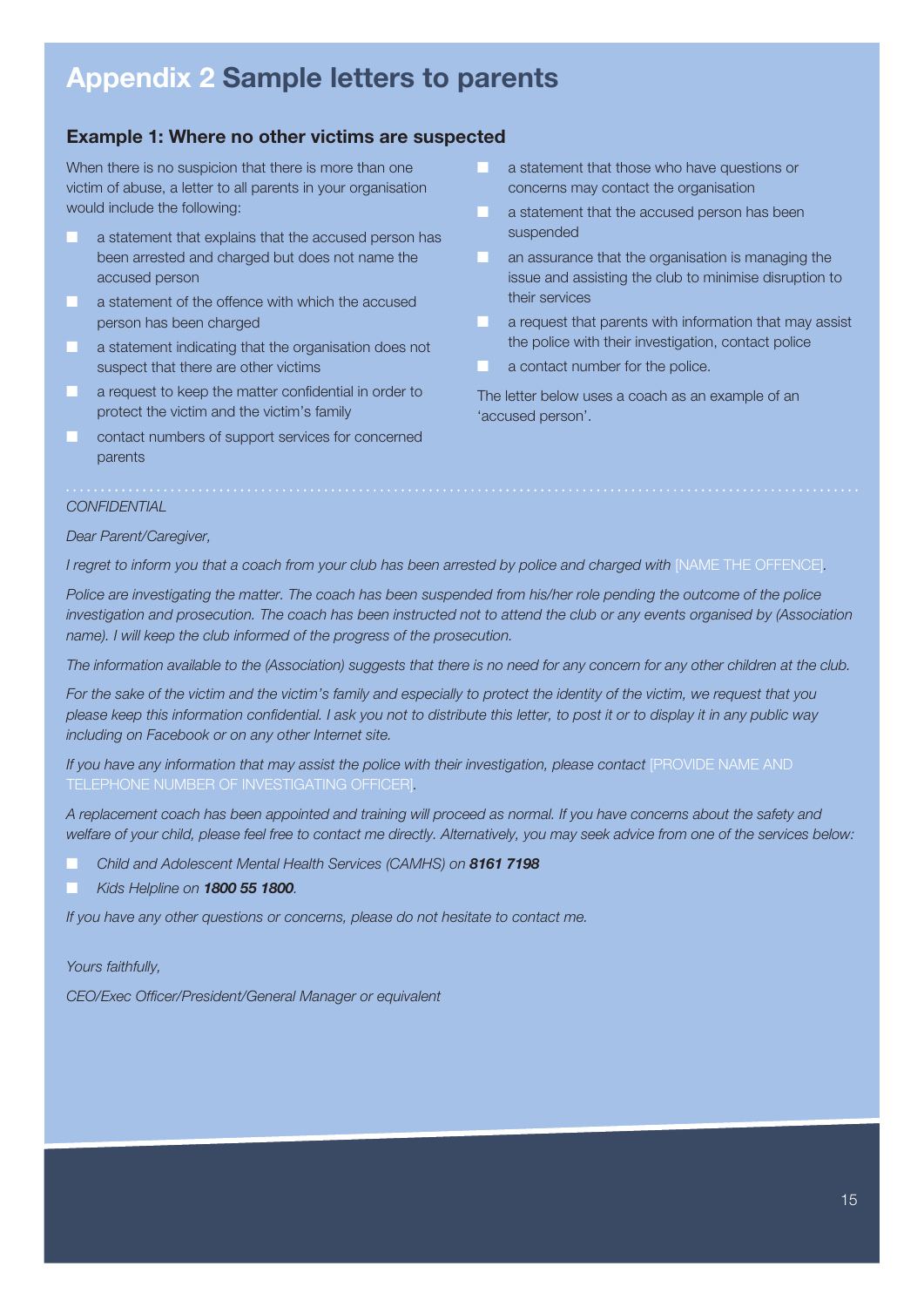#### **Example 2: When a group is identified**

Where the risk assessment has determined that there is a reasonable suspicion that other children may be victims of the accused person, a letter should be sent to their parents.

Another letter may also be sent to all other parents at the club. Both letters may refer to a meeting that the SSO or club may choose to have to give information and instruction to parents.

The letters would include the following:

- a statement that explains that the accused person has been arrested and charged but does not name the accused person
- a statement of the offence with which the accused person has been charged
- a statement that the accused person has been suspended from duty and directed not to attend the club
- a statement that a meeting is being called for parents whose children had contact with the accused person, including the purpose of the meeting
- a statement that there is no evidence at this stage that, apart from the victim, any other child or young person at the club is involved
- **Q a statement that any parent with information that may** assist the investigation should contact the investigating officer (include name and contact details)
- a request to keep the matter confidential in order to protect the victim and the victim's family
- contact numbers of support services for concerned parents
- a statement that parents who have a concern should contact the club president or child safe officer.

The letter below uses a coach as an example of an 'accused person'.

#### *CONFIDENTIAL*

*Dear Parent/Caregiver,* 

*I regret to inform you that a coach* [FROM YOUR CLUB OR OF YOUR CHILD'S TEAM] *has been arrested by police and charged with* [NAME THE OFFENCE]*.* 

*Police are investigating the matter. The coach has been suspended from his/her role pending the outcome of the police investigation and prosecution. The coach has been instructed not to attend the club or any events organised by*  [ASSOCIATION NAME]. I will keep the club informed of the progress of the prosecution.

*At this stage, there is no evidence that anyone other than the victim is involved. However, I am concerned about the welfare of children who have had contact with the coach. Your child might have had contact with the coach. I invite you to attend a meeting, which will be held at 6.00pm on* [INSERT DATE] *at the* [CLUB/ASSOCIATION VENUE]*.* 

*I appreciate that this is short notice, but I urge you to attend the meeting. Alternatively, if you are more comfortable with a private meeting, please contact me* [OR OTHER PERSON] *directly.* 

*The meeting will be addressed by a psychologist who has experience working with victims of child abuse. The psychologist will inform you of behavioural signs and possible effects of child abuse and will answer any questions you might have.* 

*For the sake of the victim and the victim's family and especially to protect the identity of the victim, we request that you please keep this information confidential. I ask you not to distribute this letter or post this letter on Facebook or on any other Internet site. A replacement coach has been appointed and training will proceed as normal.* 

*If you have any information that may assist the police with their investigation, please contact [PROVIDE NAME AND* TELEPHONE NUMBER OF INVESTIGATING OFFICER]*. If you have concerns about the safety and welfare of your child, please feel free to contact me directly. Alternatively, you may seek advice from one of the services below:* 

Q *Child and Adolescent Mental Health Services (CAMHS) on 8161 7198*

Q *Kids Helpline on 1800 55 1800.* 

*If you have any other questions or concerns, please do not hesitate to contact me.* 

*Yours faithfully,*

*CEO/Exec Officer/President/General Manager or equivalent*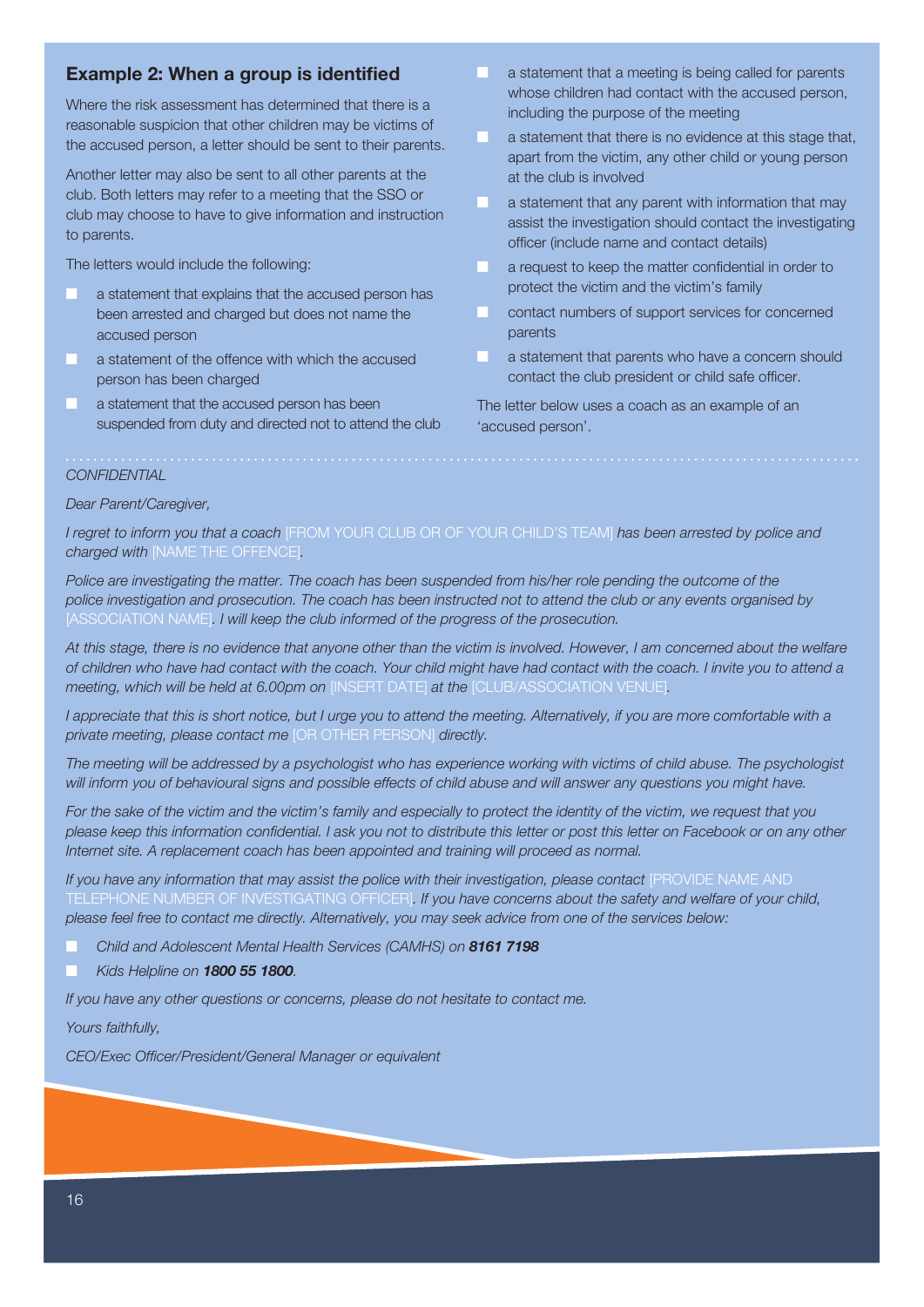#### **Example 3: Notifying parents when no police charges have been laid but a person is suspended on a breach of the Member Protection Policy regarding inappropriate behaviour towards a child.**

If there are concerns regarding the behaviour of a person who is working with children and there is insufficient information to create a police charge or the victim or victim's family do not wish to lodge a report, your organisation has the following options:

- **Lodge a grievance against this person regarding the MPP of the club**
- launch an investigation, which may lead to a tribunal hearing.

If the decision is made to suspend a person pending the investigation and tribunal, then it is recommended that parents/ caregivers be notified.

As there are no criminal charges in this situation, care must be taken to avoid defamation. In your letter to parents, it must be clear that the suspension is based on an allegation and does not imply that the person is guilty of the alleged misconduct.

#### *CONFIDENTIAL*

#### *Dear Parent/Caregiver ,*

*I regret to inform you that a coach* [FROM THE CLUB OR OF YOUR CHILD'S TEAM] *has been suspended from coaching due to a serious allegation that breaches the Member Protection Policy.* 

*The coach has been suspended from his/her role pending the outcome of an investigation and, if required, a tribunal hearing. The coach has been instructed not to attend the club or any events organised by* [ASSOCIATION NAME]*. The club will be kept up-to-date with the progress of the investigation and, if conducted, the outcome of the tribunal.* 

*To protect all involved, we request that you please keep this information confidential. I ask you not to distribute this letter or post this letter on Facebook or on any other Internet site. A replacement coach has been appointed and training will proceed as normal.* 

*If you have any concerns or information that may assist with the enquiry, please contact* [ .................................. ]*.* 

*If you have any questions please do not hesitate to contact me.* 

*Yours faithfully,*

*Club President or State Association CEO/Exec Officer*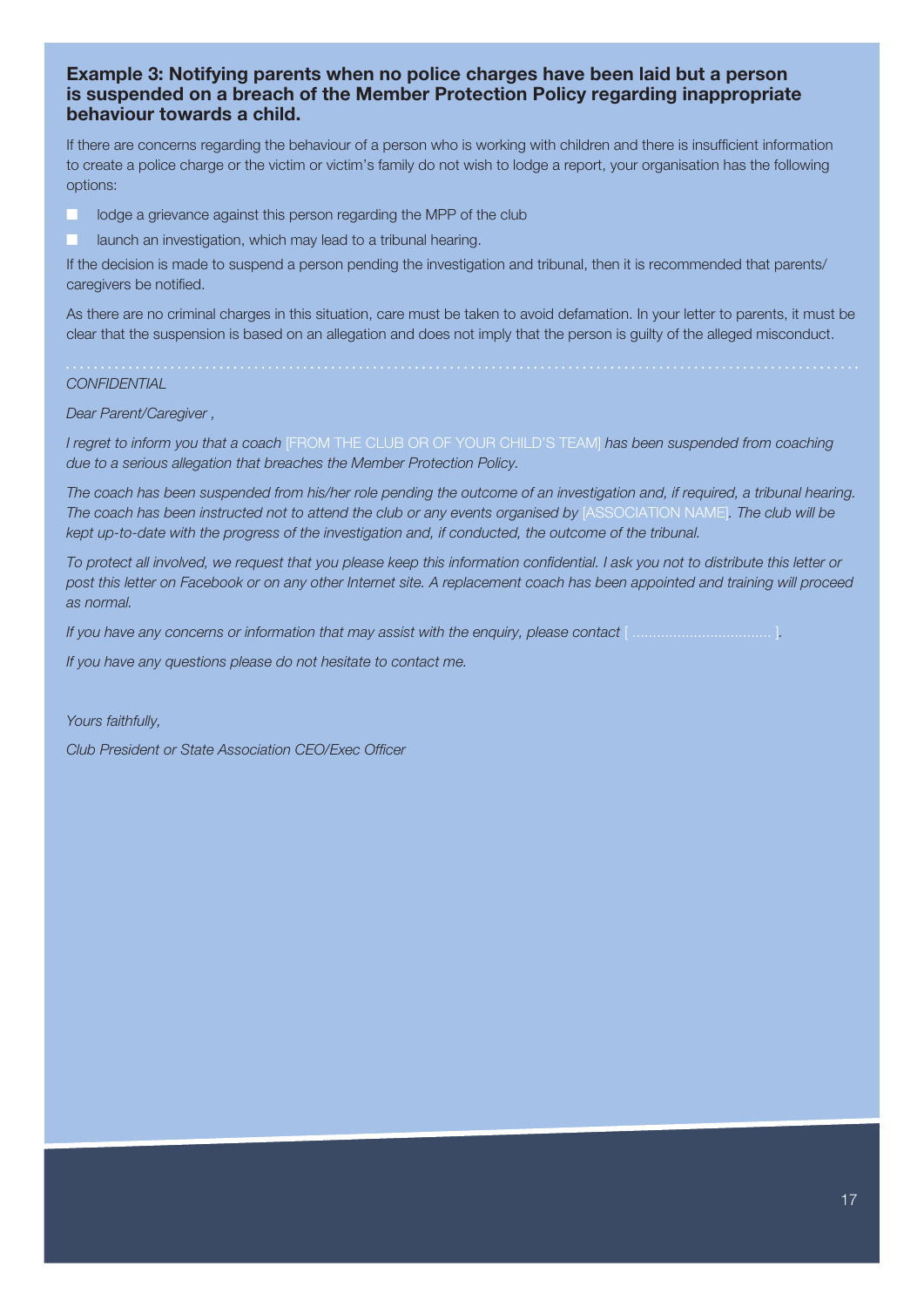# **Appendix 3 Confidential record of child abuse allegation**

This record and any notes must be kept in a confidential and safe place and provided to the relevant authorities (police and government) should they require them.

| Complainant's name (if other than the child)                                                                    |                                                                                                                              | Date Formal Complaint Received<br>$\sqrt{2}$                             |
|-----------------------------------------------------------------------------------------------------------------|------------------------------------------------------------------------------------------------------------------------------|--------------------------------------------------------------------------|
| Role/status in sport                                                                                            |                                                                                                                              |                                                                          |
| Child's name                                                                                                    |                                                                                                                              | Age:                                                                     |
| Child's address                                                                                                 |                                                                                                                              |                                                                          |
| Person's reason for suspecting abuse                                                                            |                                                                                                                              |                                                                          |
| (e.g. observation, injury, disclosure)                                                                          |                                                                                                                              |                                                                          |
| Name of person complained about                                                                                 |                                                                                                                              |                                                                          |
| Role/status in sport                                                                                            | $\Box$ Administrator (volunteer)<br>$\Box$ Athlete/player<br>□ Coach/assistant coach<br>□ Employee (paid)<br>$\Box$ Official | $\Box$ Parent<br>$\Box$ Spectator<br>□ Support personnel<br>$\Box$ Other |
| Witnesses<br>(if more than 3 witnesses, attach details to this form)                                            | Name $(1)$ :<br>Contact details:                                                                                             |                                                                          |
|                                                                                                                 | Name (2):<br>Contact details:                                                                                                |                                                                          |
|                                                                                                                 | Name (3):<br>Contact details:                                                                                                |                                                                          |
| Interim action (if any) taken (to ensure child's safety and/<br>or to support needs of person complained about) |                                                                                                                              |                                                                          |
| Police contacted                                                                                                | Who:<br>When:<br>Advice provided:                                                                                            |                                                                          |
| Government agency contacted                                                                                     | Who:<br>When:<br>Advice provided:                                                                                            |                                                                          |
| <b>CEO</b> contacted                                                                                            | Who:<br>When:                                                                                                                |                                                                          |
| Police and/or government agency investigation                                                                   | Finding:                                                                                                                     |                                                                          |
| Internal investigation (if any)                                                                                 | Finding:                                                                                                                     |                                                                          |
| Action taken                                                                                                    |                                                                                                                              |                                                                          |
| Completed by                                                                                                    | Name:                                                                                                                        |                                                                          |
|                                                                                                                 | Position:                                                                                                                    |                                                                          |
|                                                                                                                 | Signature:                                                                                                                   |                                                                          |
| Signed by                                                                                                       | Complainant (if not a child):                                                                                                |                                                                          |

18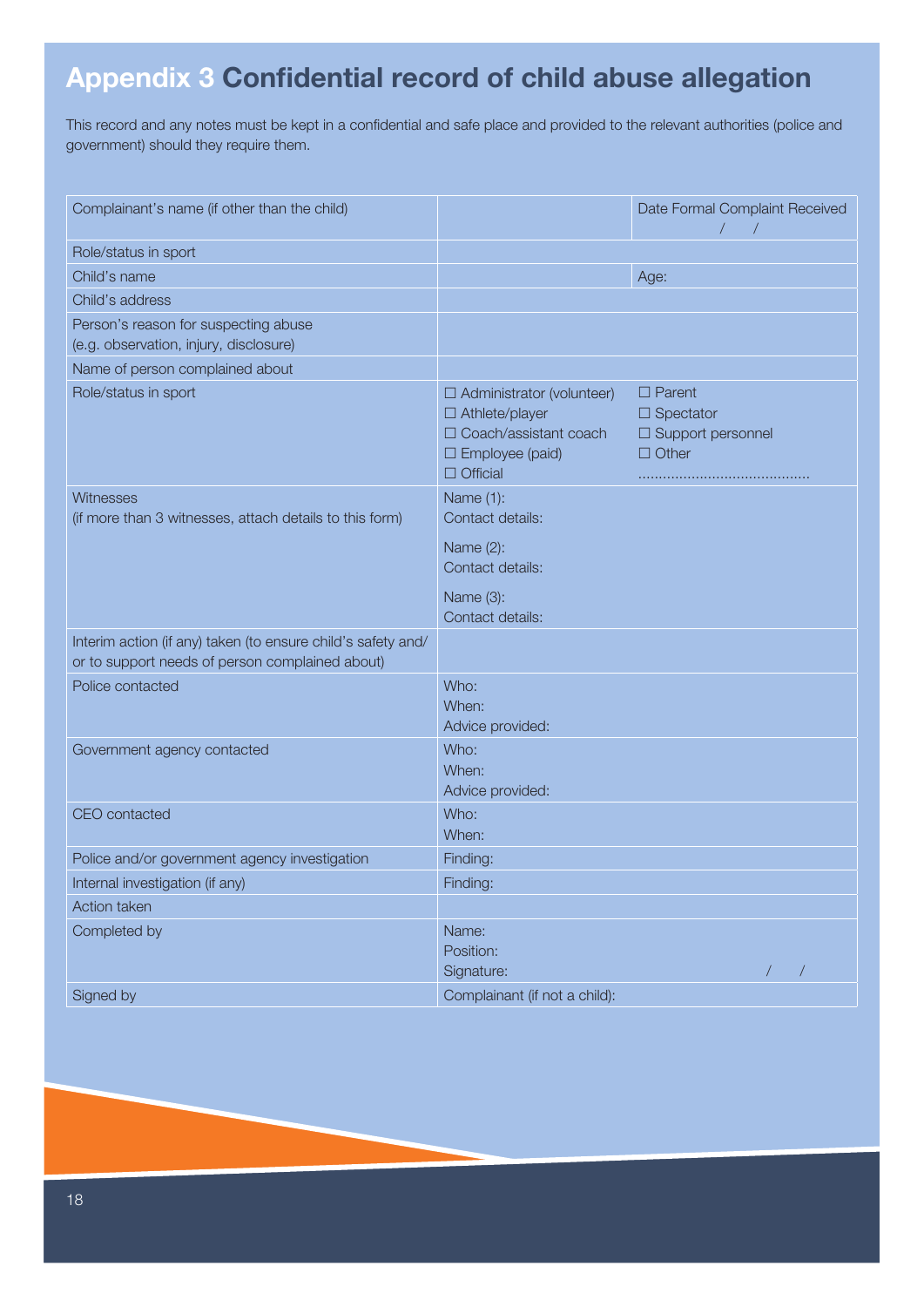# **APPENDIX 4 Record of meeting**

This record should be completed after all meetings or conversations relating to the management of allegations of child abuse by adults and stored in a confidential file.

| Date of meeting:                  |                                                                                                |
|-----------------------------------|------------------------------------------------------------------------------------------------|
| Location of meeting:              |                                                                                                |
| Attendees:                        | Include full names and titles of attendees.                                                    |
|                                   | Example: John Smith Club President, Ms Jane Jones, mother of Marcus                            |
| Purpose of meeting:               | Example: Discuss allegation of abuse towards Ms Jones' son Marcus by staff<br>member/volunteer |
|                                   | Recommend support organisations                                                                |
|                                   | Discuss options for maintaining sport involvement                                              |
| Actions taken to date:            | Example: Police contacted, other parents notified if appropriate                               |
| Contact names and contact details | Include all relevant contact details.                                                          |
|                                   | Example: Contact numbers for CEO, Club President, SA Police investigating officer              |
| Future actions:                   | List future actions to be taken and person responsible                                         |
| Signature of CEO:                 | Name:                                                                                          |
|                                   | Signature:                                                                                     |
| Signatures of other attendees:    | Name:                                                                                          |
|                                   | Signature:                                                                                     |
|                                   | Name:                                                                                          |
|                                   | Signature:                                                                                     |

# **Appendix 5 Sample media response**

Sometimes the media become aware of an incident and will contact the club or your association for details. Seek legal advice regarding information you are able to share with the media, although generally it is better to say nothing.

A sample response when a person has been charged might be:

[ORGANISATION] acknowledges that a person involved with [THE ORGANISATION/ONE OF OUR AFFILIATED CLUBS] has been charged with [CRIMINAL OFFENCE]. Parents or caregivers of children who have contact with this person have been notified and the person has currently been suspended from all activities with the organisation.

We are unable to provide any further information at this time.